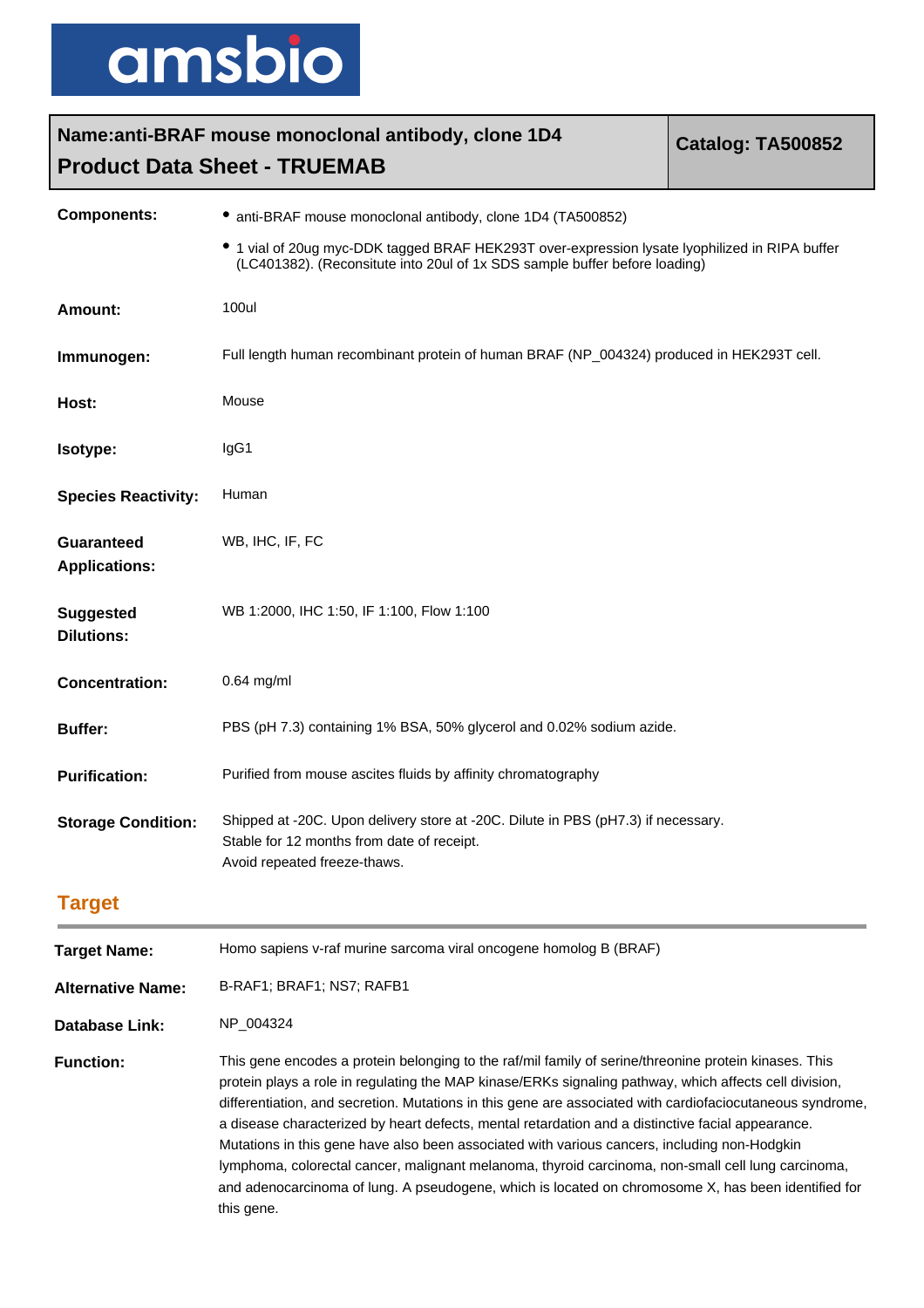## **Validation Data**



 $188$ 98

HEK293T cells were transfected with the pCMV6-ENTRY control (Left lane) or pCMV6-ENTRY BRAF (RC211013, Right lane) cDNA for 48 hrs and lysed. Equivalent amounts of cell lysates (5 ug per lane) were separated by SDS-PAGE and immunoblotted with anti-BRAF.

Immunohistochemical staining of paraffin-embedded Adenocarcinoma of breast tissue using anti-BRAF mouse monoclonal antibody. (Heat-induced epitope retrieval by Tris-EDTA, pH8.0, TA500852, Dilution 1:50)

Immunohistochemical staining of paraffin-embedded liver tissue using anti-BRAFmouse monoclonal antibody. (Heat-induced epitope retrieval by Tris-EDTA, pH8.0, TA500852, Dilution 1:50)

Immunohistochemical staining of paraffin-embedded Carcinoma of liver tissue using anti-BRAFmouse monoclonal antibody. (Heat-induced epitope retrieval by Tris-EDTA, pH8.0, TA500852, Dilution 1:50)